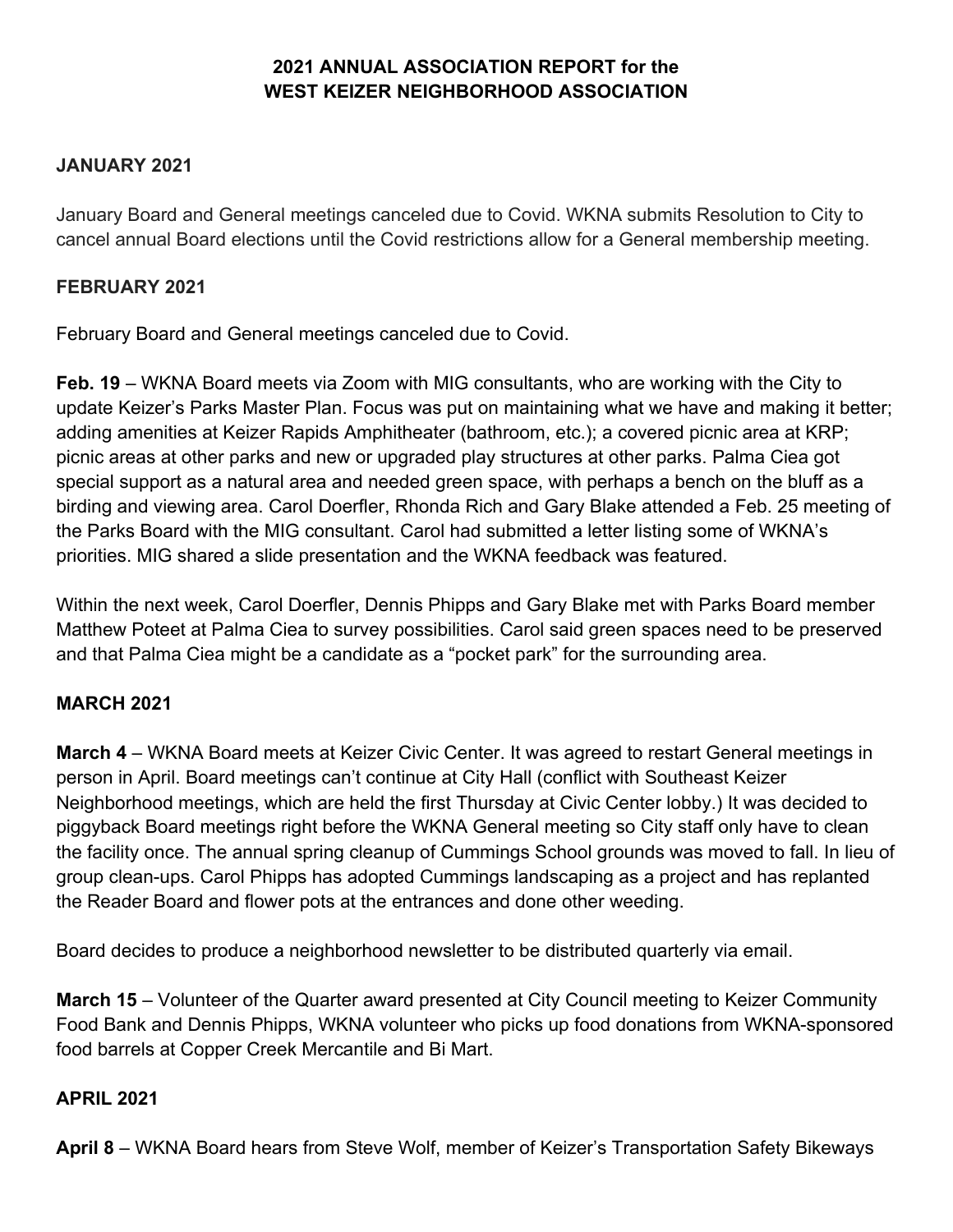Pedestrian Committee about the committee's work to assess sidewalk connectivity in Keizer. He said the city plans to update its Transportation Safety Plan soon and neighborhood input will be important. He invited input on sidewalks or other transportation-related issues. Carol D. said the Board would take the matter to the general membership but noted that Dearborn and Cummings are both in need of sidewalks up to River Road,

**April 8** – WKNA hold first in-person General meeting of 2021. Mayor Cathy Clark shares her "State of the City" address.

WKNA Board elections are held: Carol Doerfler, President; Carol Phipps, Vice President; Carolyn Homan, Secretary. Five people were nominated for the four Board positions: Gary Blake, Art Mauer, Rhonda Rich, Robb Witters and Kris Adams. Elected to the Board were Gary Blake, Art Mauer, Rhonda Rich and Robb Witters.

**April 12** – Annual Parks Board/Council Parks tour includes Willamette Manor and Wallace House parks. WKNA Board members attend at both those parks to discuss needed improvements.

**April 19** – Carol D. presents WKNA's 2020 annual report to City Council

## **MAY 2021**

**May 13 --** WKNA Board discusses schedule for newsletter and sets goal to have first issue out in August as a lead-in to fall meetings.

WKNA General meeting hears from Shane Witham, director of the Keizer Planning Department. He discussed the City's long-range planning work, specifically around the Urban Growth Boundary. Transportation and land supply for jobs and housing are among the top issues.

Traffic issues are raised at the General meeting as a topic to be tracked in the coming year. Also on the radar is alerting members to any opportunities for public input on selection of a new city manager, which is in process by the City.

# **JULY 2021**

**July 26** – Board members meet with Hersch Sangster about the Monster Cookie bike ride scheduled for Aug. 29. The route this year leaves from Keizer Rapids Park and proceeds through a portion of West Keizer. Carol D. and Carolyn volunteer to help direct bike riders at the intersections of Rafael and Shoreline and Shoreline and Dearborn. WKNA will put registration forms for the ride in its brochure boxes.

# **AUGUST 2021**

**Aug. 5 –** WKNA Board holds a special meeting and discusses potential speakers for 2021-22 General meetings. Traffic safety will be highlighted. Board also discussed distribution and content of upcoming newsletter.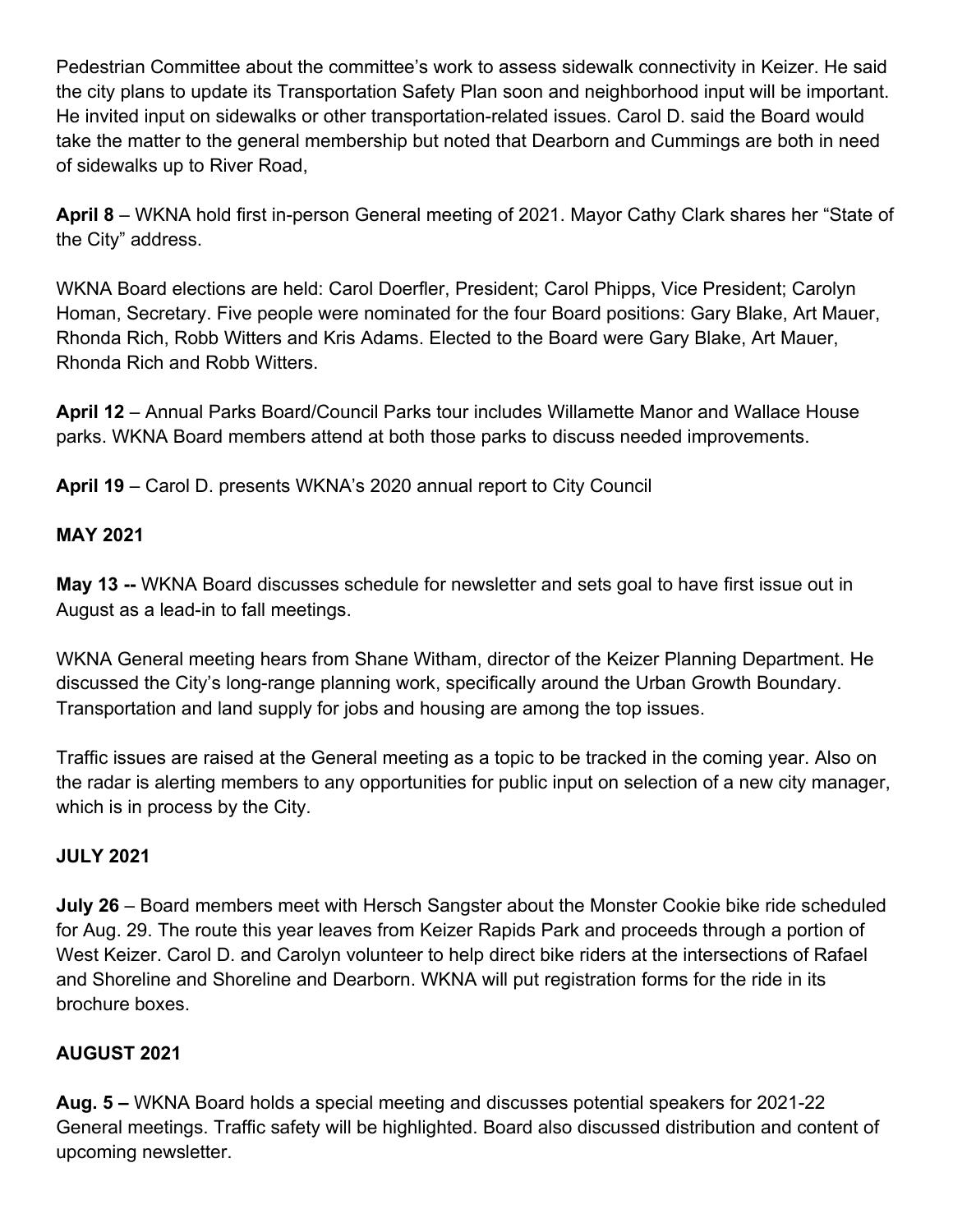**Aug. 15** – Inaugural WKNA newsletter is emailed to residents and distributed in WKNA brochure boxes around the neighborhood.

**Aug. 29 –** Monster Cookie Ride is held. WKNA volunteers help direct bike riders at key West Keizer intersections included on the route from Keizer Rapids Park out of town.

## **SEPTEMBER 2021**

**Sept. 2 –** WKNA Board hears from Keizer Parks Advisory Board member Matt Lawyer and Marion County Commissioner Colm Willis about a plan for a soccer field at Keizer Rapids Park to accommodate a local soccer program that is in need of a turf field. The field has to be included in the new Keizer Parks Master Plan if it is to be built in the next few years. Commissioner Willis sought WKNA's endorsement because of the association's active participation in providing input for the Master Plan. Board agrees to endorse with provisos that the need for more parking at KRP is addressed, that WKNA is kept informed and involved throughout the process and is told of any changes made to the plan presented tonight.

**Sept. 9** – WKNA General meeting hears from Interim Keizer City Manager Wes Hare and new Cummings Elementary Principal Andrew Kronser.

Carol D. introduces traffic safety as a key issue for WKNA during the coming year with plans to launch an awareness campaign in early 2022. Concerns about speeding through neighborhoods, redlight running and excessively noisy cars have been voiced by neighbors. WKNA Board members have attended the Traffic Safety Bikeways Pedestrian committee to share these concerns and will continue to do so.

Carol also reported on the WKNA Board's meeting with Matt Lawyer from the Parks Advisory Board and Marion Co. Commissioner Colm Willis regarding a plan to install a soccer field at Keizer Rapids Park. She added that WKNA is opposing the suggestion from parks master plan consultants that the city divest itself of Palma Ciea Park. WKNA sees Palma Ciea as a valuable "natural" area with potential river-viewing access for neighbors.

# **OCTOBER 2021**

**Oct.14 –** WKNA Board schedules next newsletter edition for early December. Concerns are raised that parks master plan consultants are still proposing City divest itself of Palma Ciea Park. Plans are made to prepare a written statement of support for the park.

Board brainstorms ways to get the word out about the Parks Master Plan to Tate Ave. neighbors who will be impacted by plans for KRP. Also needed is a plan to notify neighbors on high-traffic streets about the upcoming push to raise awareness of traffic issues.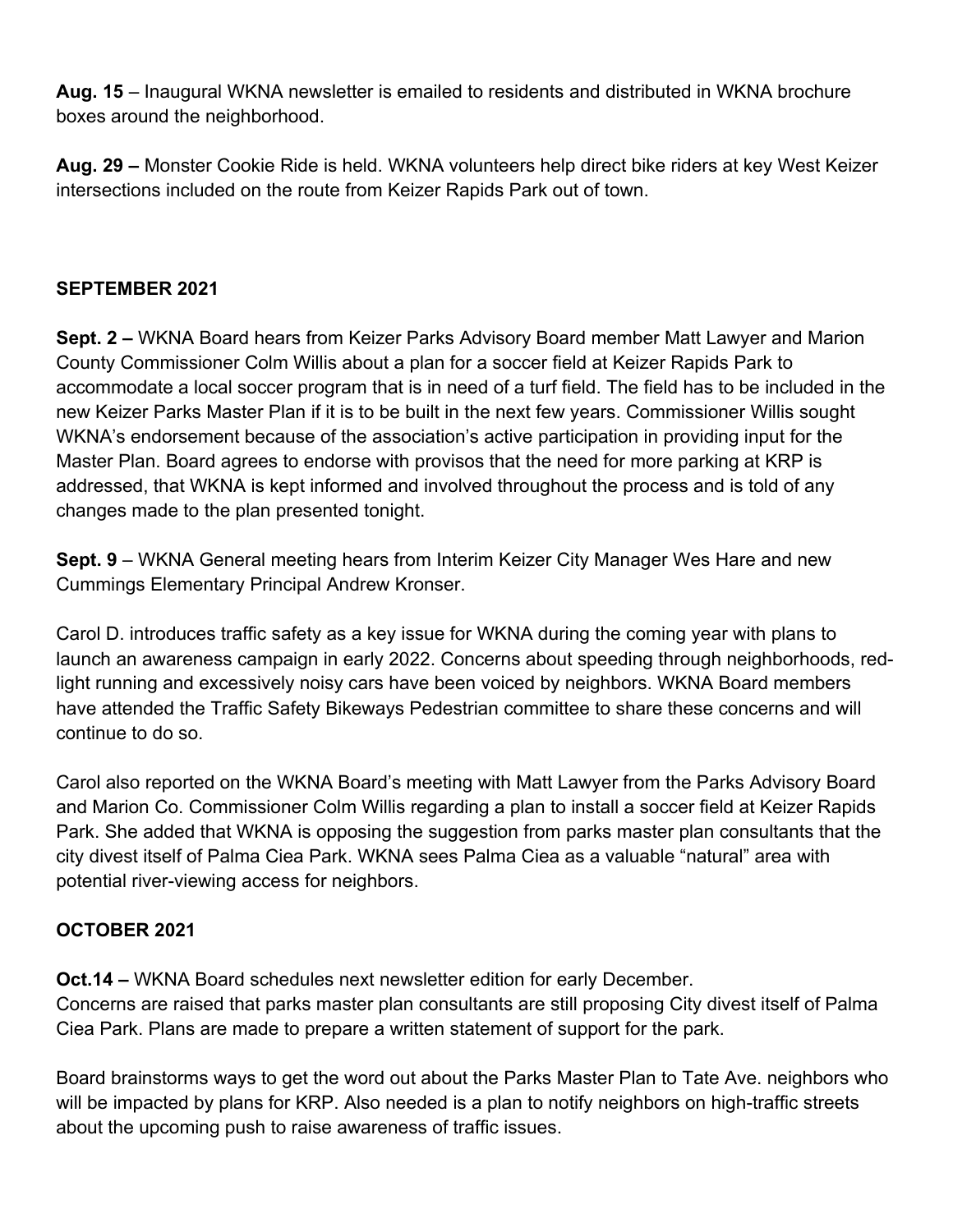**Oct. 14 –** General meeting hears from Marion Co. Assessor Tom Rohlfing about property taxes, market valuations, special taxing districts and other issues. Marion Co. Parole and Probation Officer Eric Bandonis also presents his quarterly update.

**Oct. 21 –** Carol D. and Carolyn attend Traffic Safety Bikeways Committee meeting to raise concerns about speeding in neighborhoods, as well as red-light runners and noisy vehicles.

## **NOVEMBER 2021**

**Nov. 4 –** Board meets and makes plans to attend Park Advisory Board meeting Nov. 9 to advocate for retention of Palma Ciea Park as part of the city's Parks Master Plan update. Board divided up meeting notices for delivery to neighbors along  $15<sup>th</sup>$  St. and Tate Ave. to alert them to changes at Keizer Rapids included in the Master Plan that could impact their neighborhood.

**Nov. 9 –** Board members attend the Parks Advisory Board to advocate for retention of Palma Ciea Park. Rhonda Rich makes a presentation on behalf of the WKNA Board.

**Nov. 11 –** WKNA General meeting guest speaker is Matt Lawyer, Parks Advisory Board member, to report on that Board's final review of the Parks Master Plan update. At Keizer Rapids Park, the plan now includes two multi-use sports fields on the north end, a new parking area and an Adventure Course for public and McNary High cadet use. The Parks Board also endorsed retention of Palma Ciea Park. The plan as amended goes to City Council for final approval. Another issue is addition of an inclusive play structure at Wallace House Park to accommodate children with special needs. Matt said that idea will be put before the Council at its Nov. 29 work session.

Tate Ave. residents voice concerns about more cars inundating the neighborhood to attend soccer or other competitions on the new fields at KRP. Mr. Lawyer and Mayor Clark (also in attendance) note the new parking area that should help relieve parking issues.

## **DECEMBER 2020**

**Dec. 2 –** Board meets to strategize the upcoming "traffic blitz" in 2022. Members will distribute informational notices to neighbors on high-traffic streets in West Keizer, including Rafael, Shoreline, Sunset, Delight, Manbrin, Dearborn,  $5<sup>th</sup>$ , 15<sup>th</sup> and Cummings. Carol D. to post information on Nextdoor and Facebook. Traffic Safety Bikeways Committee Chair Mike De Blasi will be invited to the traffic blitz meeting Jan. 13.

Carol D. will invite Kris Adams to represent WKNA on the Keizer Library Board at the request of Bill Leach, that board's new president. Kris will then liaison to WKNA on library issues.

## **JANUARY 2021**

**Jan. 8-9 –** WKNA Board members distribute informational notices to neighbors on high-traffic streets to alert them to the traffic blitz meeting on Jan. 13.